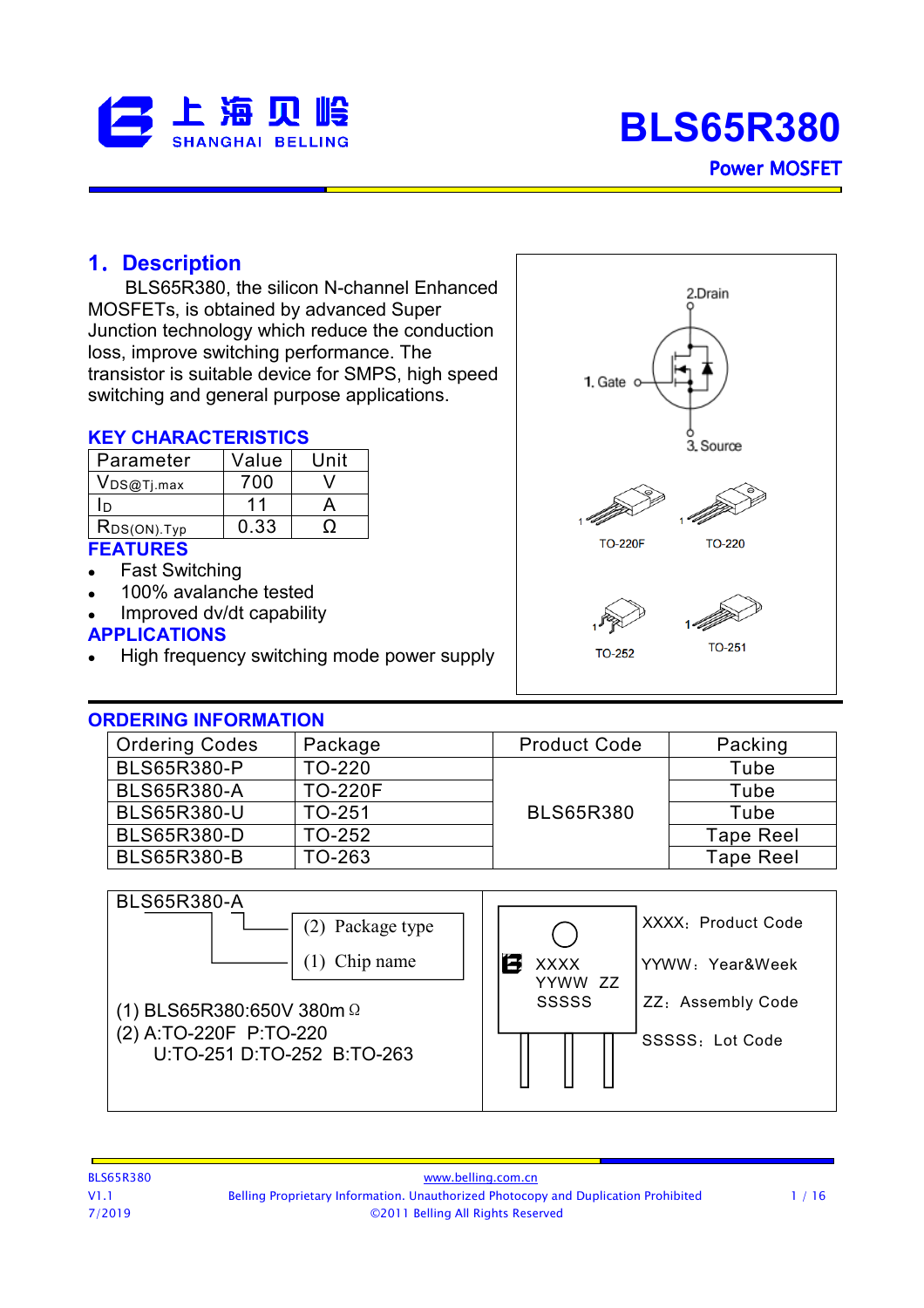

### **2**.**ABSOLUTE RATINGS**

| at $T_c$ = 25°C, unless otherwise specified |  |  |
|---------------------------------------------|--|--|
|                                             |  |  |

| Symbol                  | Parameter                                        | Rating              | Units           |
|-------------------------|--------------------------------------------------|---------------------|-----------------|
| <b>V</b> <sub>DSS</sub> | Drain-to-Source Voltage                          | 650                 | V               |
|                         | <b>Continuous Drain Current</b>                  | 11                  | A               |
| ID.                     | Continuous Drain Current $T_c = 100 °C$          | 6.93                | A               |
| <b>IDM</b>              | Pulsed Drain Current(Note1)                      | 33                  | A               |
| V <sub>GS</sub>         | Gate-to-Source Voltage                           | ±30                 | V               |
| E <sub>AS</sub>         | Single Pulse Avalanche Energy (Note2)            | 250                 | mJ              |
| dv/dt                   | Peak Diode Recovery dv/dt(Note3)                 | 15                  | V/ns            |
| P <sub>D</sub>          | Power Dissipation<br>TO-251\TO-252\TO-220\TO-263 | 100                 | W               |
|                         | Derating Factor above 25°C                       | 0.8                 | $W$ /°C         |
| P <sub>D</sub>          | Power Dissipation<br><b>TO-220F</b>              | 31                  | W               |
|                         | Derating Factor above 25°C                       | 0.25                | $W$ /°C         |
| $T_{\rm stg}$<br>Tj,    | Operating Junction and Storage Temperature Range | $150, -55$ to $150$ | $\rm ^{\circ}C$ |
| Tτ                      | Maximum Temperature for Soldering                | 300                 | °C              |

### **3**.**Thermal characteristics**

#### **Thermal characteristics TO-251\TO-252\TO-220\TO-263**

| Symbol         | Parameter           | <b>RATINGS</b> | <b>Jnits</b> |
|----------------|---------------------|----------------|--------------|
| $R_{\theta$ JC | Junction-to-Case    | .25            | °C/W         |
| Reja           | Junction-to-Ambient | 62.5           | °C/W         |

### **Thermal characteristics TO-220F**

| Symbol | Parameter           | <b>RATINGS</b> | Units |
|--------|---------------------|----------------|-------|
| Rejc   | Junction-to-Case    |                | °C/W  |
| Reja   | Junction-to-Ambient | 80             | °C/W  |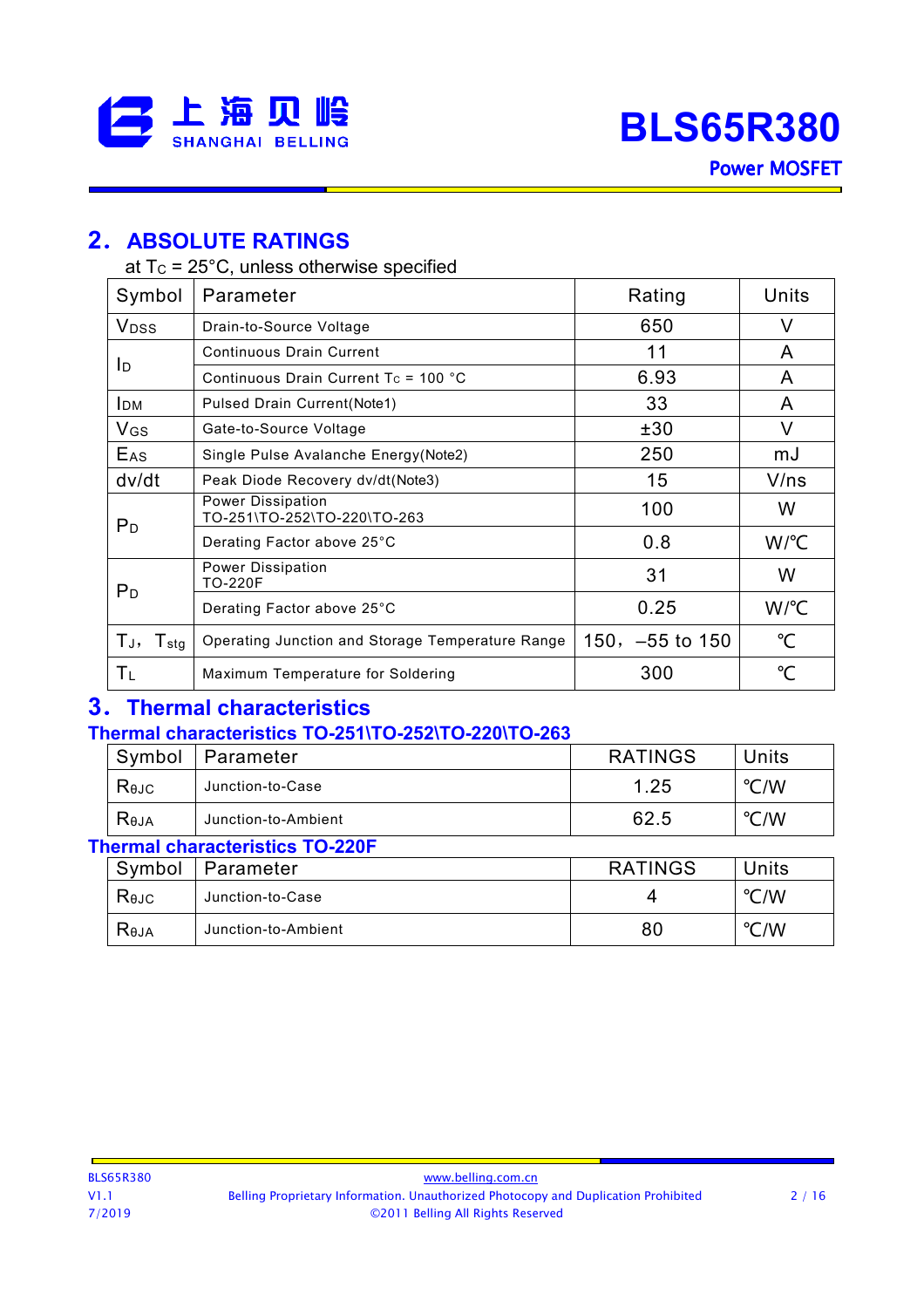

### **4**.**Electrical Characteristics**

at  $T_c = 25^{\circ}$ C, unless otherwise specified

| <b>OFF Characteristics</b>                   |                                         |                                                                         |      |        |        |              |
|----------------------------------------------|-----------------------------------------|-------------------------------------------------------------------------|------|--------|--------|--------------|
|                                              | Parameter                               | Test                                                                    |      | Values |        | Units        |
| Symbol                                       |                                         | Conditions                                                              | Min. | Typ.   | Max.   |              |
| <b>V</b> <sub>DSS</sub>                      | Drain to Source Breakdown<br>Voltage    | $V_{GS} = 0V$ .<br>$I_D = 250 \mu A$                                    | 650  |        |        | V            |
| $\Delta$ BV <sub>DSS</sub> /<br>$\Delta T_J$ | <b>Bvdss Temperature</b><br>Coefficient | $ID = 250uA$<br>Reference25 <sup>°</sup> C                              |      | 0.7    |        | $V^{\circ}C$ |
| <b>I</b> pss                                 | Drain to Source Leakage<br>Current      | $V_{DS} = 650V$ ,<br>$V$ <sub>GS</sub> = $0V$ ,<br>$Ti = 25^{\circ}$    |      |        | 1      | μA           |
|                                              |                                         | $V_{DS} = 520V$ ,<br>$V$ <sub>GS</sub> = $0V$ ,<br>Ti = 125 $\degree$ C |      |        | 100    | μA           |
| $I$ <sub>GSS(F)</sub>                        | Gate to Source Forward<br>Leakage       | $V$ <sub>GS</sub> $=+30V$                                               |      |        | 100    | nA           |
| IGSS(R)                                      | Gate to Source Reverse<br>Leakage       | $V$ <sub>GS</sub> =-30V                                                 |      |        | $-100$ | nА           |

| <b>ON Characteristics</b> |                                   |                                       |        |      |      |       |
|---------------------------|-----------------------------------|---------------------------------------|--------|------|------|-------|
|                           |                                   |                                       | Values |      |      |       |
| Symbol                    | Parameter                         | <b>Test Conditions</b>                | Min.   | Typ. | Max. | Units |
| $R_{DS(ON)}$              | Drain-to-Source On-<br>Resistance | $VGS=10V$ ,<br>$ID = 3.8A(Note4)$     | --     | 0.33 | 0.38 |       |
| $V$ GS(TH)                | Gate Threshold Voltage            | $VDS = VGS$<br>$ID = 250\mu A(Note4)$ | 2.0    | --   | 4.0  |       |

| <b>Dynamic Characteristics</b> |                                               |                                            |        |      |       |       |
|--------------------------------|-----------------------------------------------|--------------------------------------------|--------|------|-------|-------|
|                                | <b>Test Conditions</b><br>Symbol<br>Parameter |                                            | Values |      |       | Units |
|                                |                                               | Min.                                       | Typ.   | Max. |       |       |
| $R_g$                          | Gate resistance                               | $f = 1.0 MHz$                              |        | 10   | $-$   |       |
| $C$ <sub>iss</sub>             | Input Capacitance                             | $VGS = 0V$<br>$VDS = 25V$<br>$f = 1.0 MHz$ |        | 770  | --    |       |
| C <sub>oss</sub>               | <b>Output Capacitance</b>                     |                                            |        | 560  | $- -$ | PF    |
| C <sub>rss</sub>               | <b>Reverse Transfer</b><br>Capacitance        |                                            | --     | 25   | --    |       |

| <b>BLS65R380</b> |  |
|------------------|--|
| V1.1             |  |
| 7/2019           |  |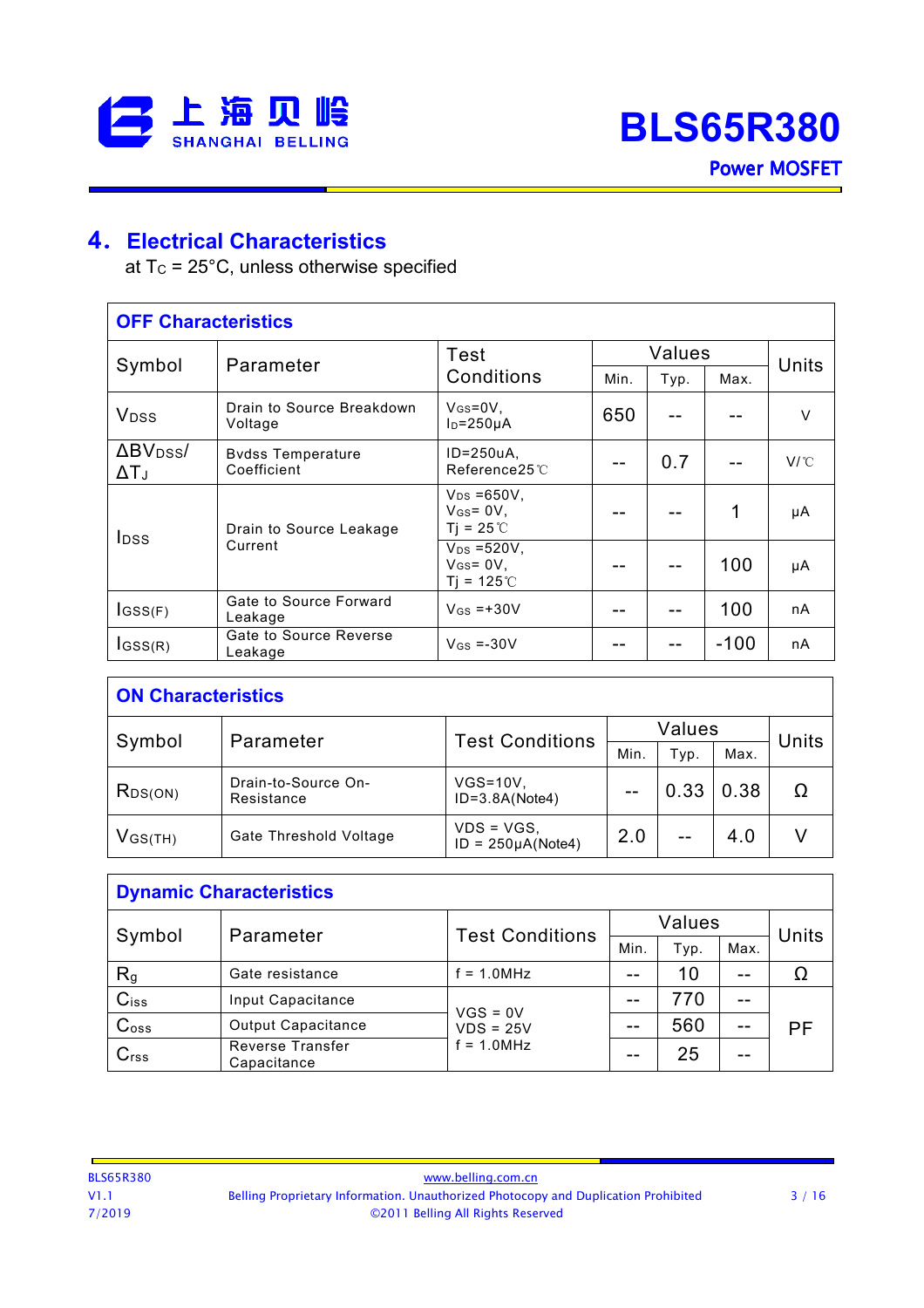

# **BLS65R380**

**Power MOSFET** 

| <b>Switching Characteristics</b> |                                |                                                         |        |      |       |       |  |
|----------------------------------|--------------------------------|---------------------------------------------------------|--------|------|-------|-------|--|
| Symbol                           | Parameter                      | <b>Test Conditions</b>                                  | Values |      |       |       |  |
|                                  |                                |                                                         | Min.   | Typ. | Max.  | Units |  |
| $t_{d(ON)}$                      | Turn-on Delay Time             | $ID = 4.8A$<br>$VDD = 400V$<br>$VGS = 10V$<br>$RG = 5Q$ | --     | 11   | --    |       |  |
| tr                               | Rise Time                      |                                                         | --     | 9    | --    |       |  |
| $t_{d(OFF)}$                     | Turn-Off Delay Time            |                                                         | --     | 38   | --    | ns    |  |
| t                                | <b>Fall Time</b>               |                                                         | --     | 8    | --    |       |  |
| $Q_g$                            | <b>Total Gate Charge</b>       | $ID = 4.8A$<br>$VDD = 520V$                             | --     | 21.8 | --    |       |  |
| $Q_{gs}$                         | Gate to Source Charge          |                                                         | --     | 4.5  | $- -$ | nC    |  |
| $Q_{gd}$                         | Gate to Drain ("Miller")Charge | $VGS = 10V$                                             | --     | 8    | --    |       |  |

| <b>Source-Drain Diode Characteristics</b> |                                                  |                                 |        |      |      |       |
|-------------------------------------------|--------------------------------------------------|---------------------------------|--------|------|------|-------|
| Symbol                                    | Parameter                                        | Test                            | Values |      |      | Units |
|                                           |                                                  | Conditions                      | Min.   | Typ. | Max. |       |
| Is                                        | <b>Continuous Source Current (Body</b><br>Diode) | $TC=25 °C$                      |        |      | 11   | Α     |
| Isм                                       | Maximum Pulsed Current (Body<br>Diode)           |                                 |        |      | 33   | A     |
| V <sub>SD</sub>                           | Diode Forward Voltage                            | $IS = 4.8A,$<br>VGS=0V(Note4)   |        |      | 0.9  | V     |
| $T_{rr}$                                  | Reverse Recovery Time                            | $IS = 4.8A$ .                   |        | 285  | --   | ns    |
| $Q_{rr}$                                  | Reverse Recovery Charge                          | Ti = 25°C<br>$d$ IF/dt=100A/us, | --     | 3135 | --   | nC    |
| <b>I</b> rrm                              | <b>Reverse Recovery Current</b>                  | $VGS=0V$                        |        | 22   | --   | Α     |

Note1: Pulse width limited by maximum junction temperature

Note2: L=20mH, VDs=50V, Start TJ=25℃

Note3: ISD =4.8A,di/dt ≤100A/us,VDD≤BVDS, Start TJ=25℃

Note4: Pulse width tp≤300µs, δ≤2%

Е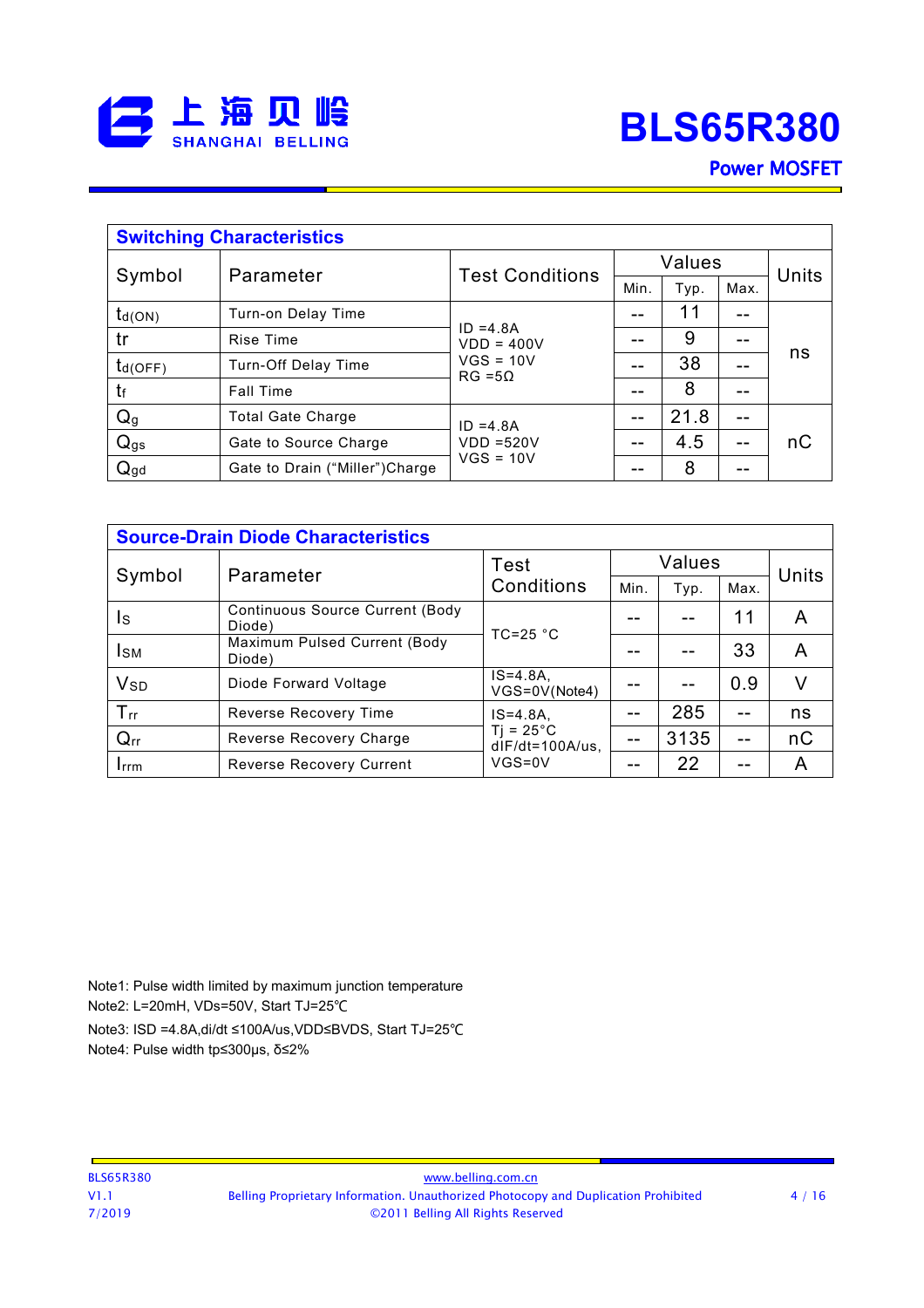

### **5. Characteristics Curves**





| <b>BLS65R380</b> | www.belling.com.cn                                                                 |      |
|------------------|------------------------------------------------------------------------------------|------|
| V1.1             | Belling Proprietary Information. Unauthorized Photocopy and Duplication Prohibited | 5/16 |
| 7/2019           | ©2011 Belling All Rights Reserved                                                  |      |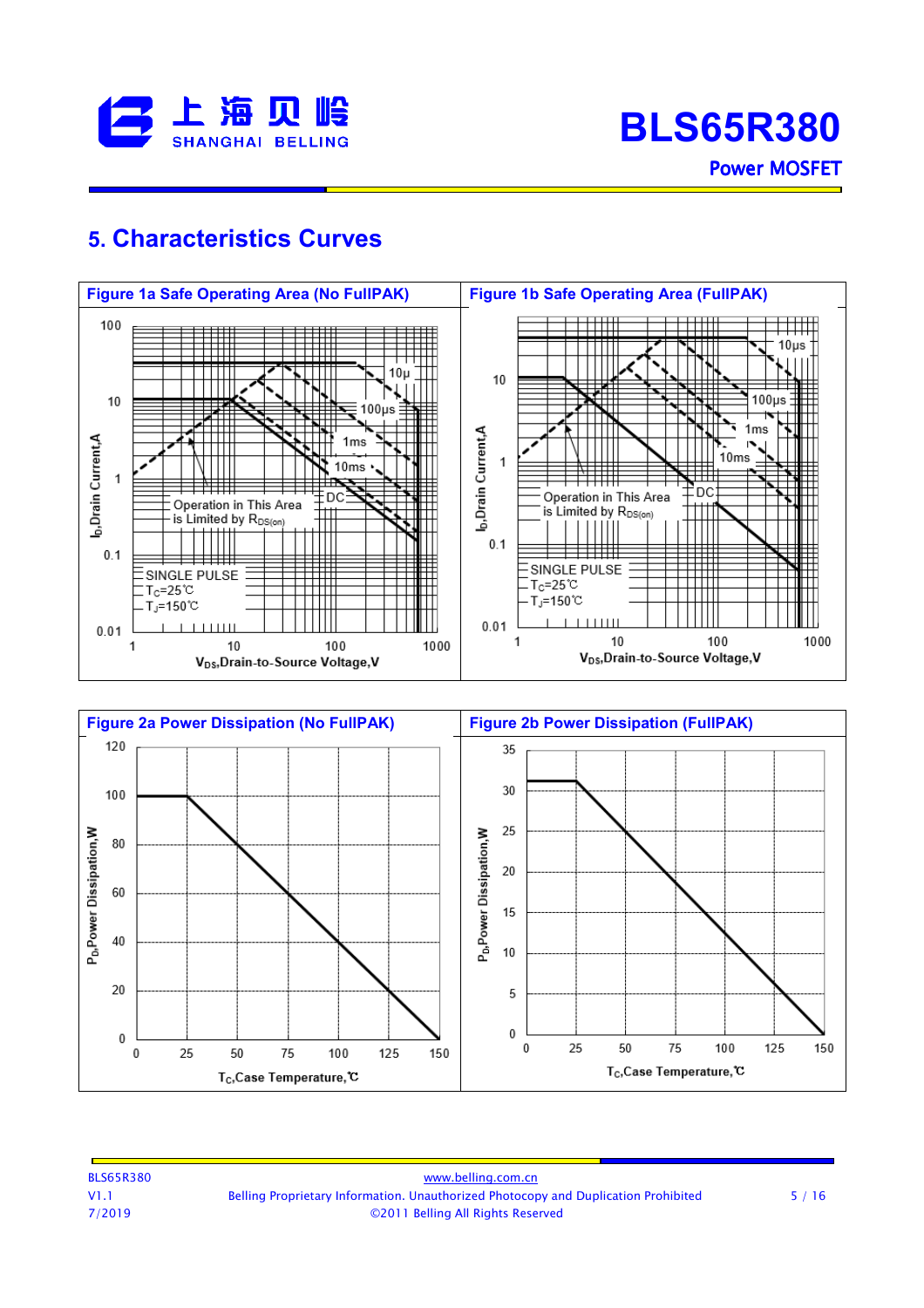





| <b>BLS65R380</b> | www.belling.com.cn                                                                 |      |
|------------------|------------------------------------------------------------------------------------|------|
| V1.1             | Belling Proprietary Information. Unauthorized Photocopy and Duplication Prohibited | 6/16 |
| 7/2019           | ©2011 Belling All Rights Reserved                                                  |      |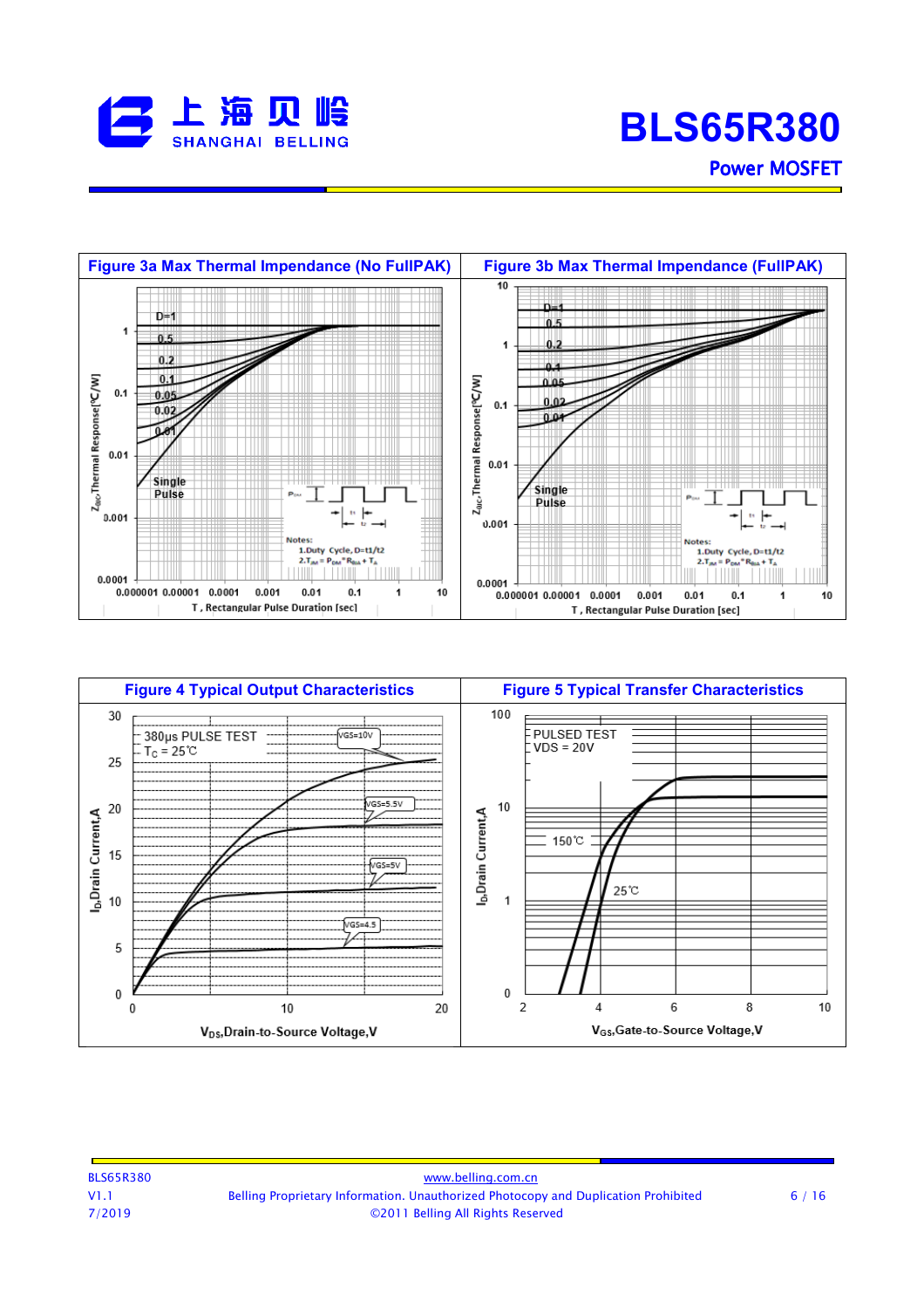





| <b>BLS65R380</b> | www.belling.com.cn                                                                 |      |
|------------------|------------------------------------------------------------------------------------|------|
| VI.1             | Belling Proprietary Information. Unauthorized Photocopy and Duplication Prohibited | 7/16 |
| 7/2019           | ©2011 Belling All Rights Reserved                                                  |      |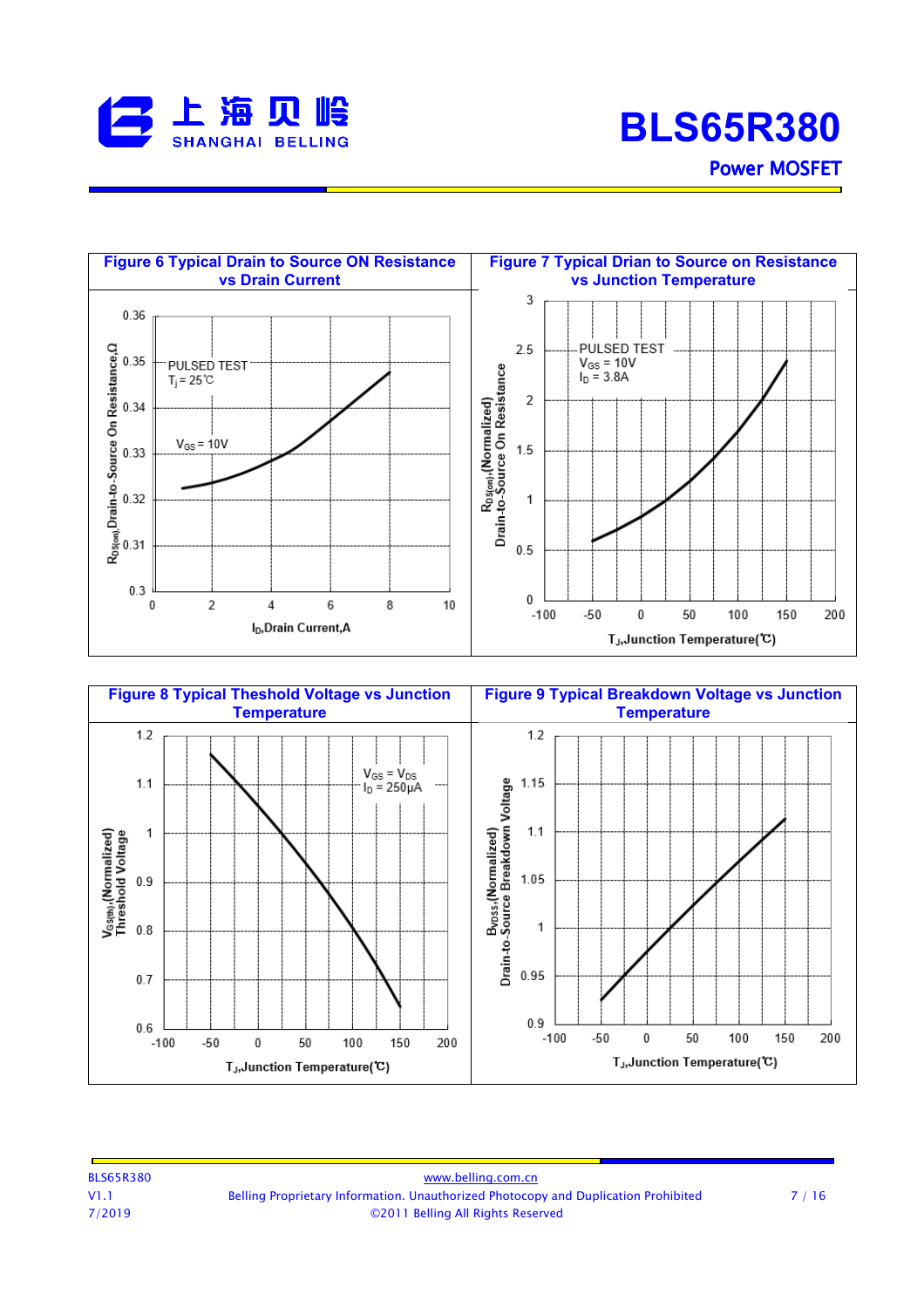



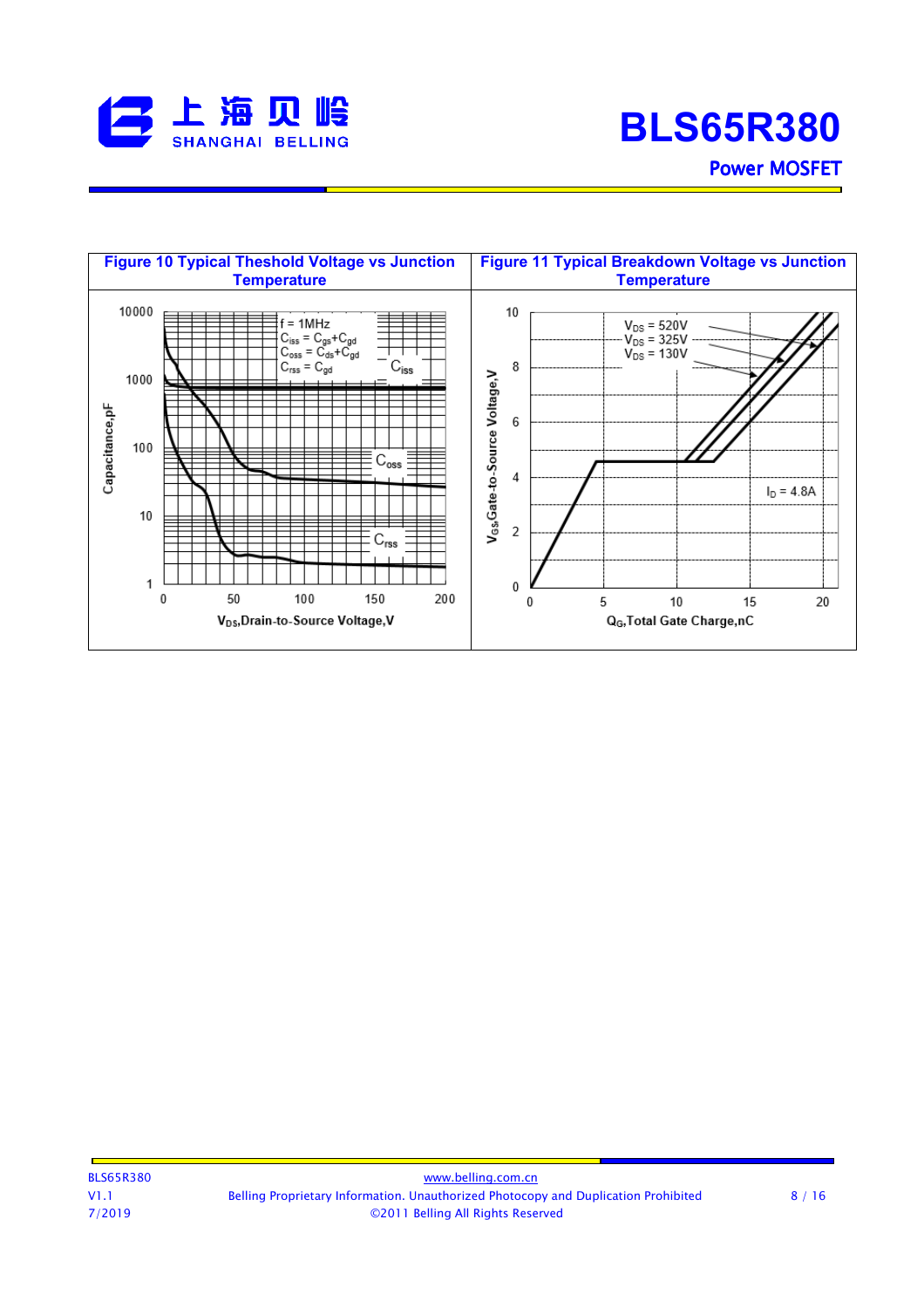

### **6. Test Circuit and Waveform**



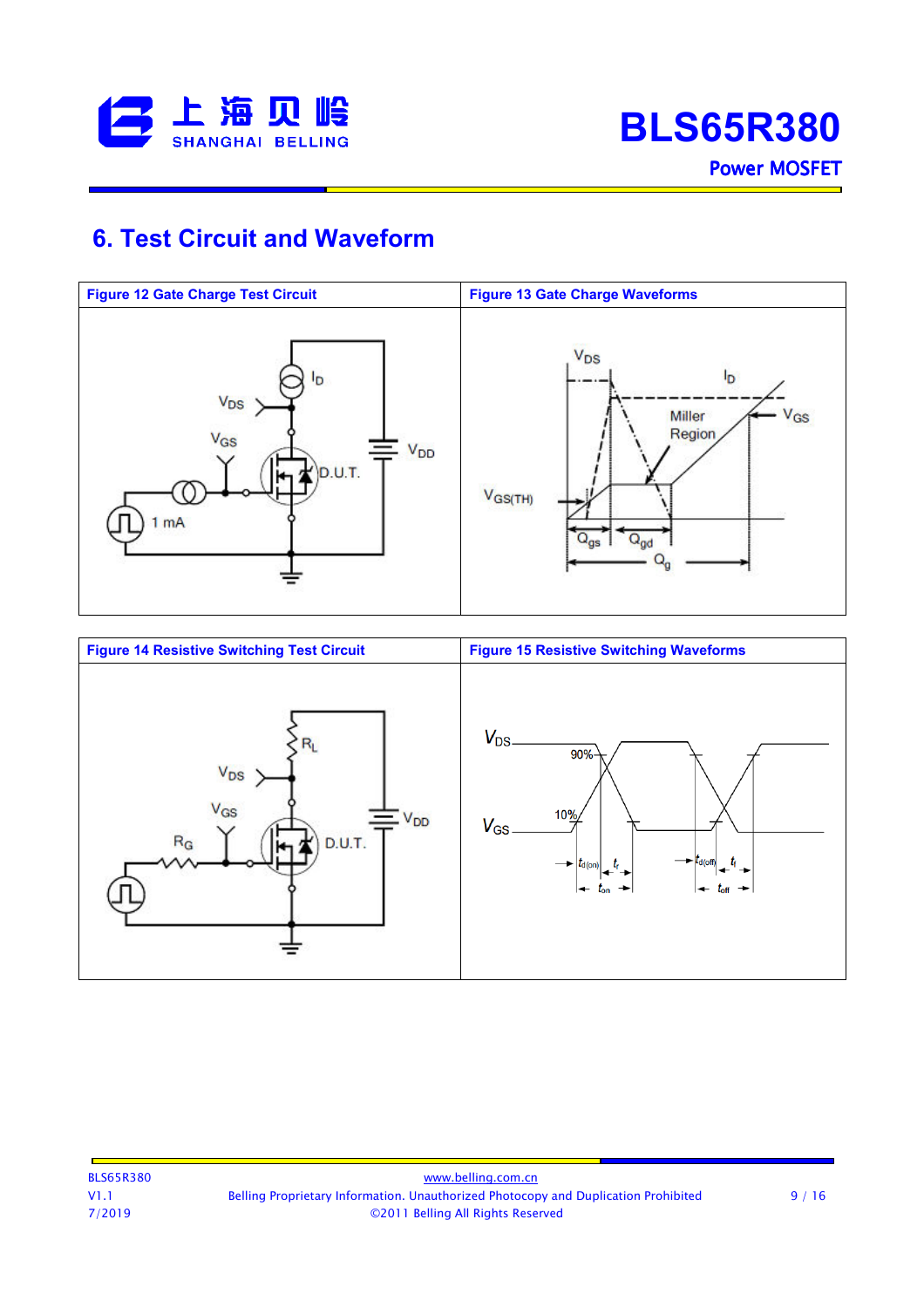

# **BLS65R380**

### **Power MOSFET**



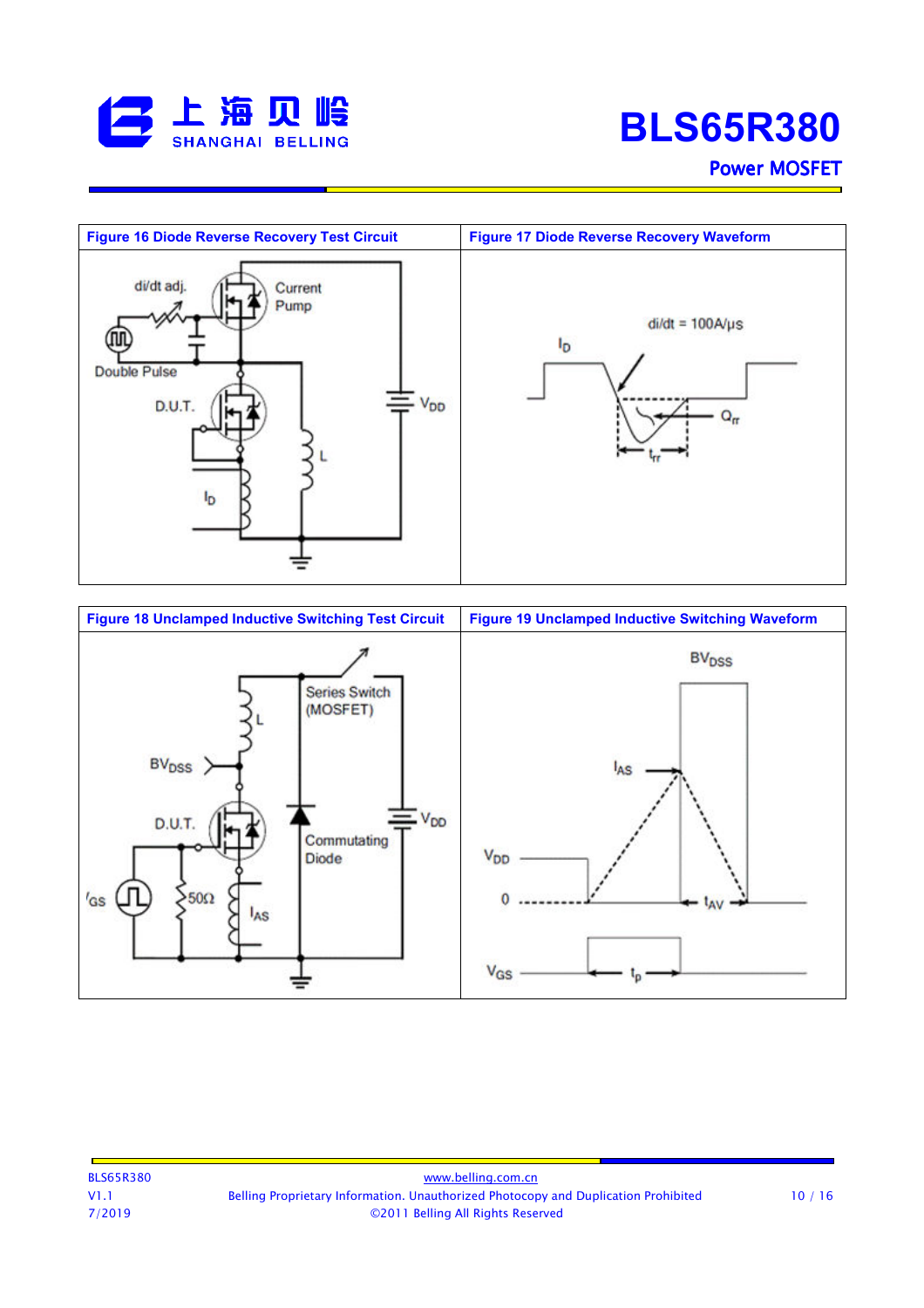

### **7. Package Description**



| <b>Items</b>          | <b>The Contract Contract of the Contract Contract</b> | Values(mm) |
|-----------------------|-------------------------------------------------------|------------|
|                       | <b>MIN</b>                                            | <b>MAX</b> |
| A                     | 9.60                                                  | 10.4       |
| B                     | 15.4                                                  | 16.2       |
| B1                    | 8.90                                                  | 9.50       |
| $\overline{\text{c}}$ | 4.30                                                  | 4.90       |
| C <sub>1</sub>        | 2.10                                                  | 3.00       |
| D                     | 2.40                                                  | 3.00       |
| Ε                     | 0.60                                                  | 1.00       |
| $\overline{F}$        | 0.30                                                  | 0.60       |
| G                     | 1.12                                                  | 1.42       |
| H                     | 3.40                                                  | 3.80       |
|                       | 1.60                                                  | 2.90       |
|                       | 12.0                                                  | 14.0       |
| N                     | 2.34                                                  | 2.74       |
| Q                     | 3.15                                                  | 3.55       |
| фΡ                    | 2.90                                                  | 3.30       |

### TO-220F Package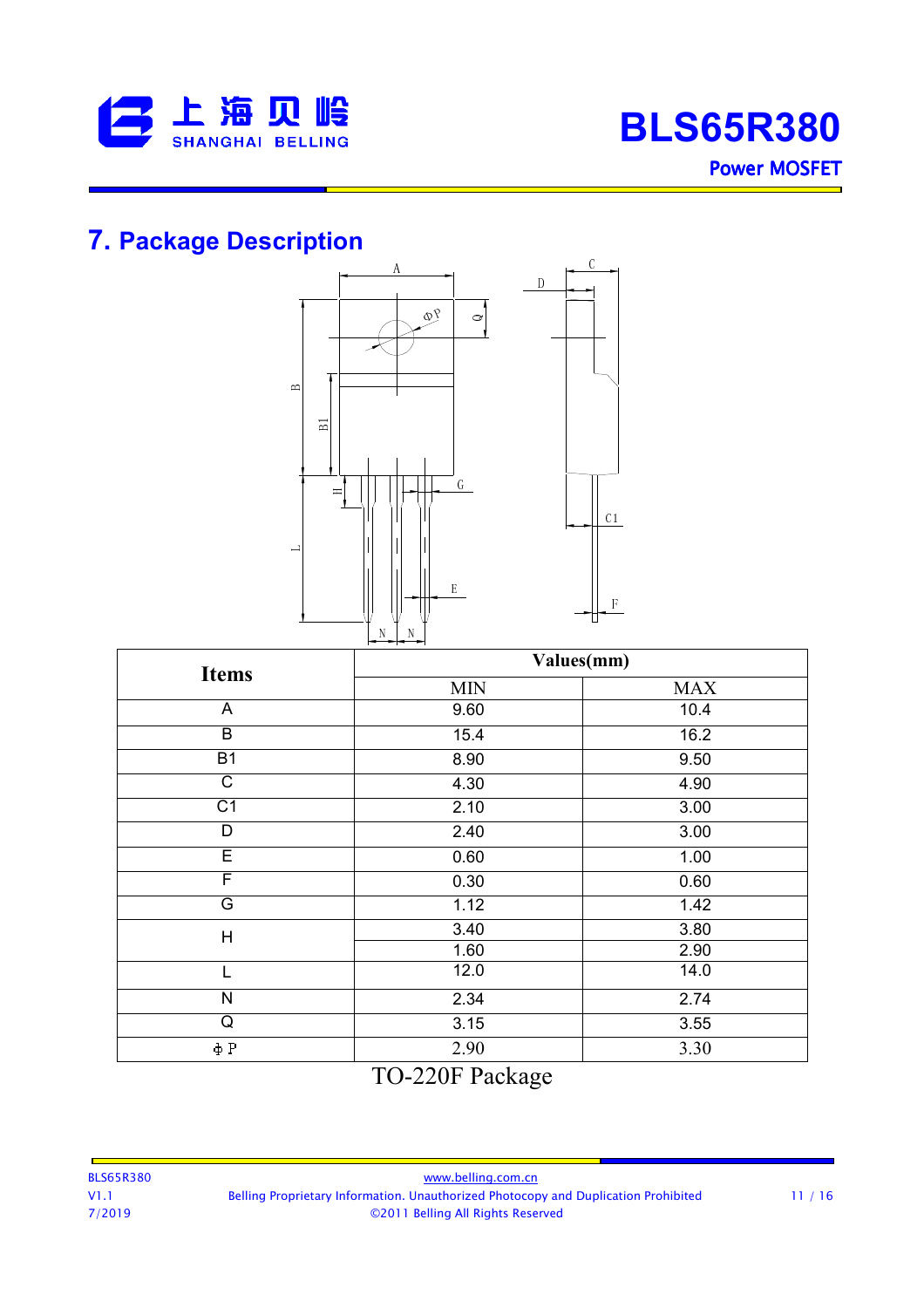





| <b>Items</b>            | Values(mm) |            |
|-------------------------|------------|------------|
|                         | <b>MIN</b> | <b>MAX</b> |
| A                       | 9.60       | 10.6       |
| $\overline{\mathsf{B}}$ | 15.0       | 16.0       |
| $\overline{B1}$         | 8.90       | 9.50       |
| $\overline{\text{C}}$   | 4.30       | 4.80       |
| $\overline{C1}$         | 2.30       | 3.10       |
| D                       | 1.20       | 1.40       |
| $\overline{E}$          | 0.70       | 0.90       |
| F                       | 0.30       | 0.60       |
| G                       | 1.17       | 1.37       |
| Ξ                       | 2.70       | 3.80       |
|                         | 12.6       | 14.8       |
| N                       | 2.34       | 2.74       |
| Q                       | 2.40       | 3.00       |
| фΡ                      | 3.50       | 3.90       |

### TO-220 Package

 $\blacksquare$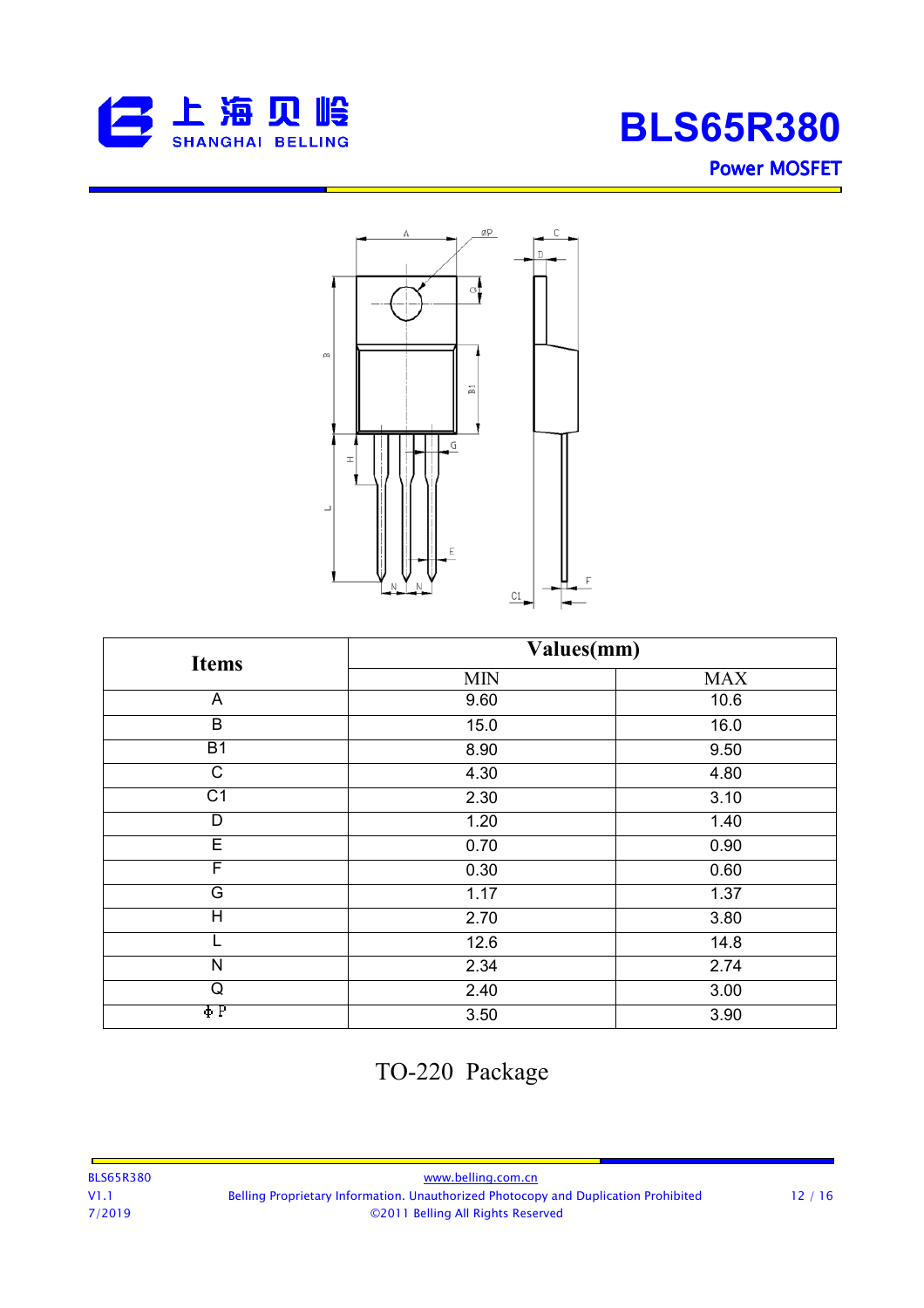





| <b>Items</b>            | Values(mm) |            |
|-------------------------|------------|------------|
|                         | <b>MIN</b> | <b>MAX</b> |
| $\mathbf{A}$            | 6.30       | 6.90       |
| $\overline{B}$          | 5.70       | 6.30       |
| B1                      | 1.00       | 1.20       |
| B2                      | 6.80       | 7.40       |
| $\overline{C}$          | 2.10       | 2.50       |
| D                       | 0.30       | 0.60       |
| $\overline{E}$          | 0.50       | 0.70       |
| F                       | 0.30       | 0.60       |
| G                       | 0.70       | 1.00       |
| $\overline{\mathrm{H}}$ | 1.60       | 2.40       |
|                         | 3.9        | 4.3        |
| M                       | 5.10       | 5.50       |
| N                       | 2.09       | 2.49       |

### TO-251 Package

Е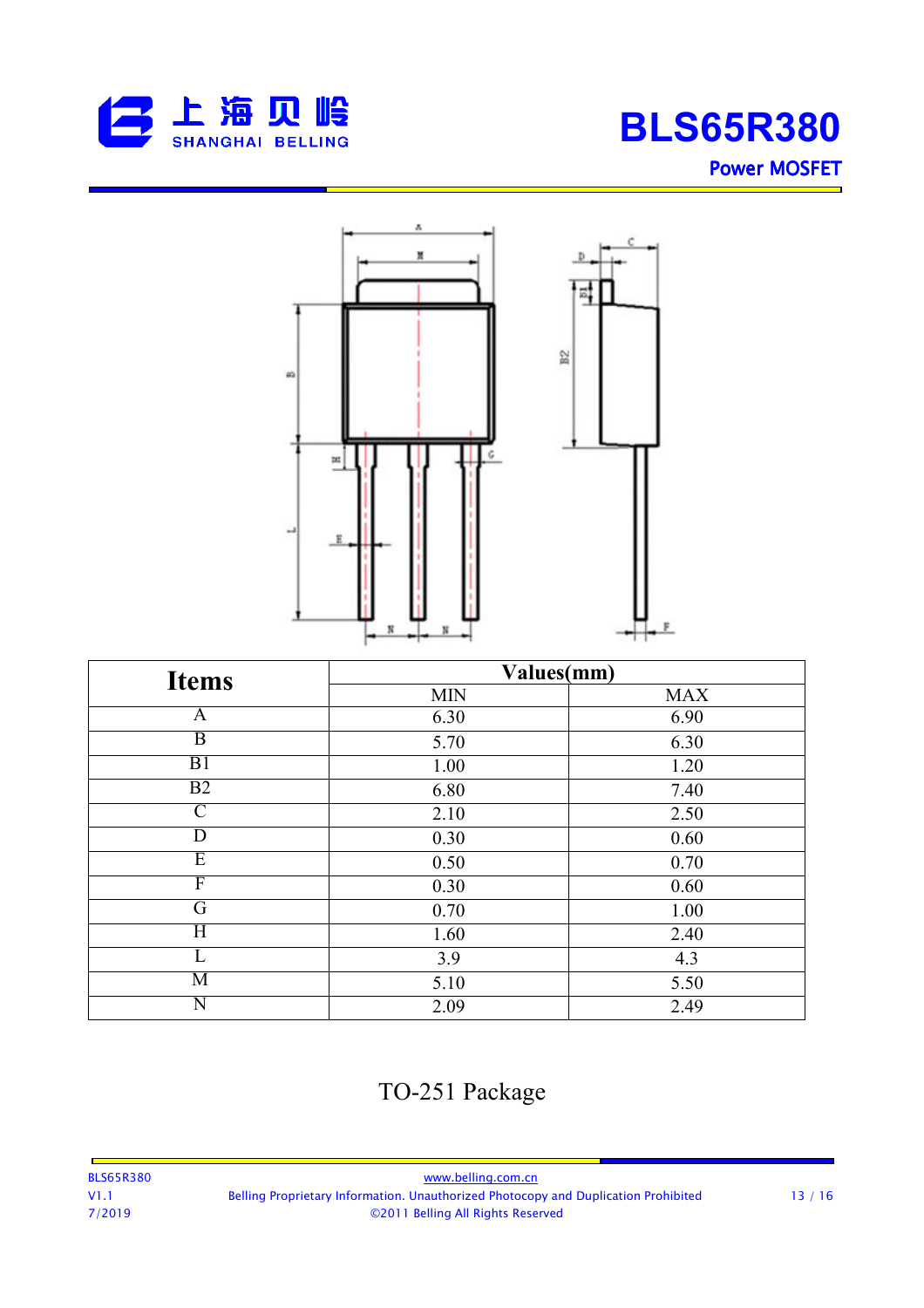

![](_page_13_Figure_2.jpeg)

![](_page_13_Figure_3.jpeg)

|                         |                  | Values(mm) |
|-------------------------|------------------|------------|
| <b>Items</b>            | <b>MIN</b>       | <b>MAX</b> |
| $\mathbf{A}$            | 6.30             | 6.90       |
| A1                      | $\boldsymbol{0}$ | 0.13       |
| $\overline{B}$          | 5.70             | 6.30       |
| $\overline{C}$          | 2.10             | 2.50       |
| $\overline{D}$          | 0.30             | 0.60       |
| E1                      | 0.60             | 0.90       |
| E2                      | 0.70             | 1.00       |
| F                       | 0.30             | 0.60       |
| G                       | 0.70             | 1.20       |
| L1                      | 9.60             | 10.50      |
| L2                      | 2.70             | 3.10       |
| $\overline{\rm H}$      | 0.60             | 1.00       |
| $\overline{\mathbf{M}}$ | 5.10             | 5.50       |
| N                       | 2.09             | 2.49       |
| $\overline{R}$          |                  | 0.3        |
| T                       | 1.40             | 1.60       |
|                         | 5.10             | 6.30       |

### TO-252 Package

 $\blacksquare$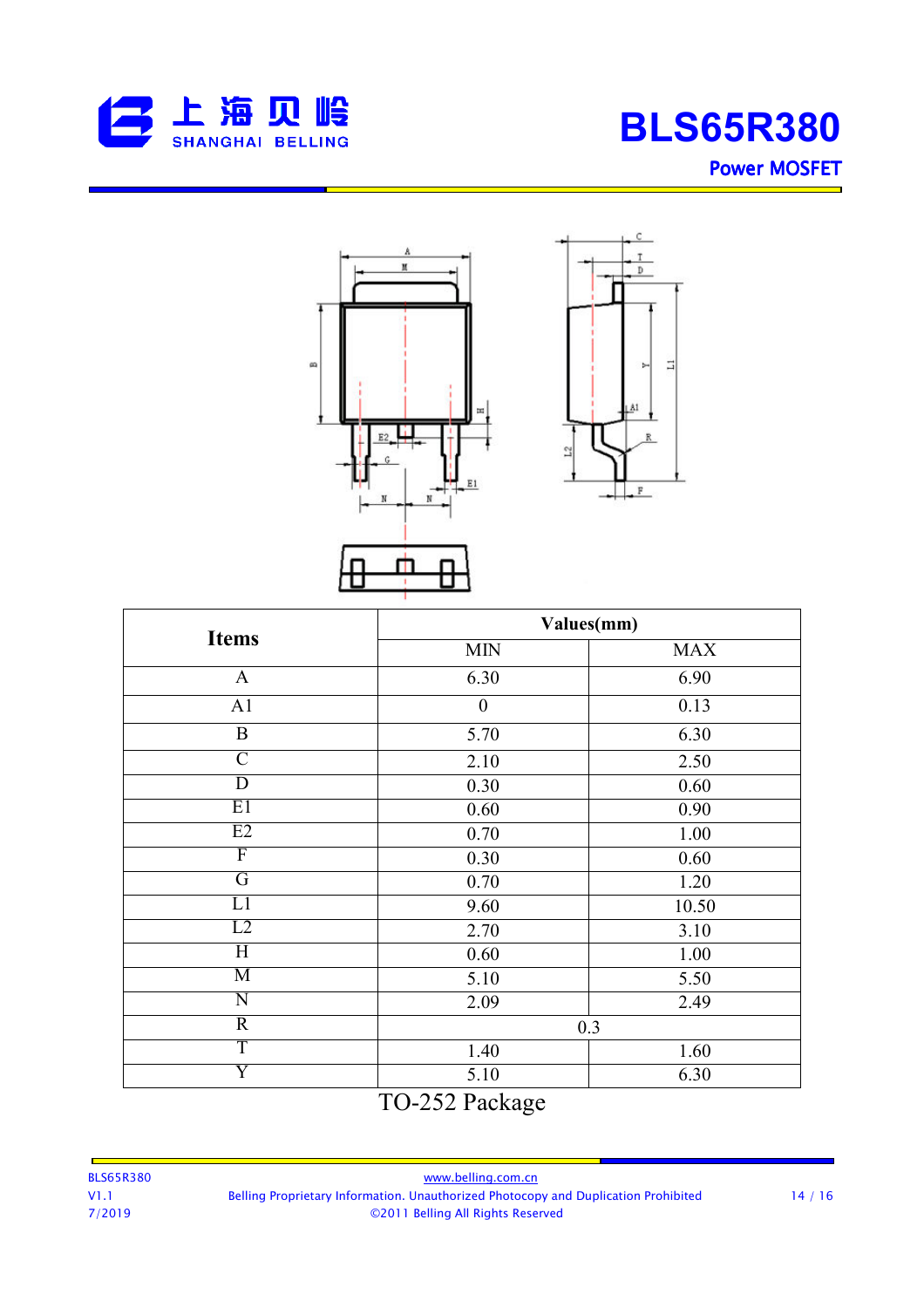![](_page_14_Picture_0.jpeg)

 $\overline{\phantom{a}}$ 

# **BLS65R380 Power MOSFET**

![](_page_14_Figure_2.jpeg)

| <b>Items</b>    |                  | Values(mm)  |
|-----------------|------------------|-------------|
|                 | MIN              | <b>MAX</b>  |
| $\mathbf{A}$    | 9.80             | 10.40       |
| $\overline{B}$  | 8.90             | 9.50        |
| B1              | $\boldsymbol{0}$ | 0.10        |
| $\overline{C}$  | 4.40             | 4.80        |
| D               | 1.16             | 1.37        |
| $\overline{E}$  | 0.70             | 0.95        |
| $\overline{F}$  | 0.30             | 0.60        |
| $\overline{G}$  | 1.07             | 1.47        |
| $\overline{H}$  | 1.30             | 1.80        |
| $\overline{K}$  | 0.95             | 1.37        |
| $\overline{L1}$ | 14.50            | 16.50       |
| L2              | 1.60             | 2.30        |
|                 | $\boldsymbol{0}$ | 0.2         |
| Q               | $0^{\,\circ}$    | $8^{\circ}$ |
| $\overline{R}$  |                  | 0.4         |
| $\overline{N}$  | 2.39             | 2.69        |

### TO-263 Package

| <b>BLS65R380</b> | www.belling.com.cn                                                                 |       |
|------------------|------------------------------------------------------------------------------------|-------|
| V1.1             | Belling Proprietary Information. Unauthorized Photocopy and Duplication Prohibited | 15/16 |
| 7/2019           | ©2011 Belling All Rights Reserved                                                  |       |
|                  |                                                                                    |       |